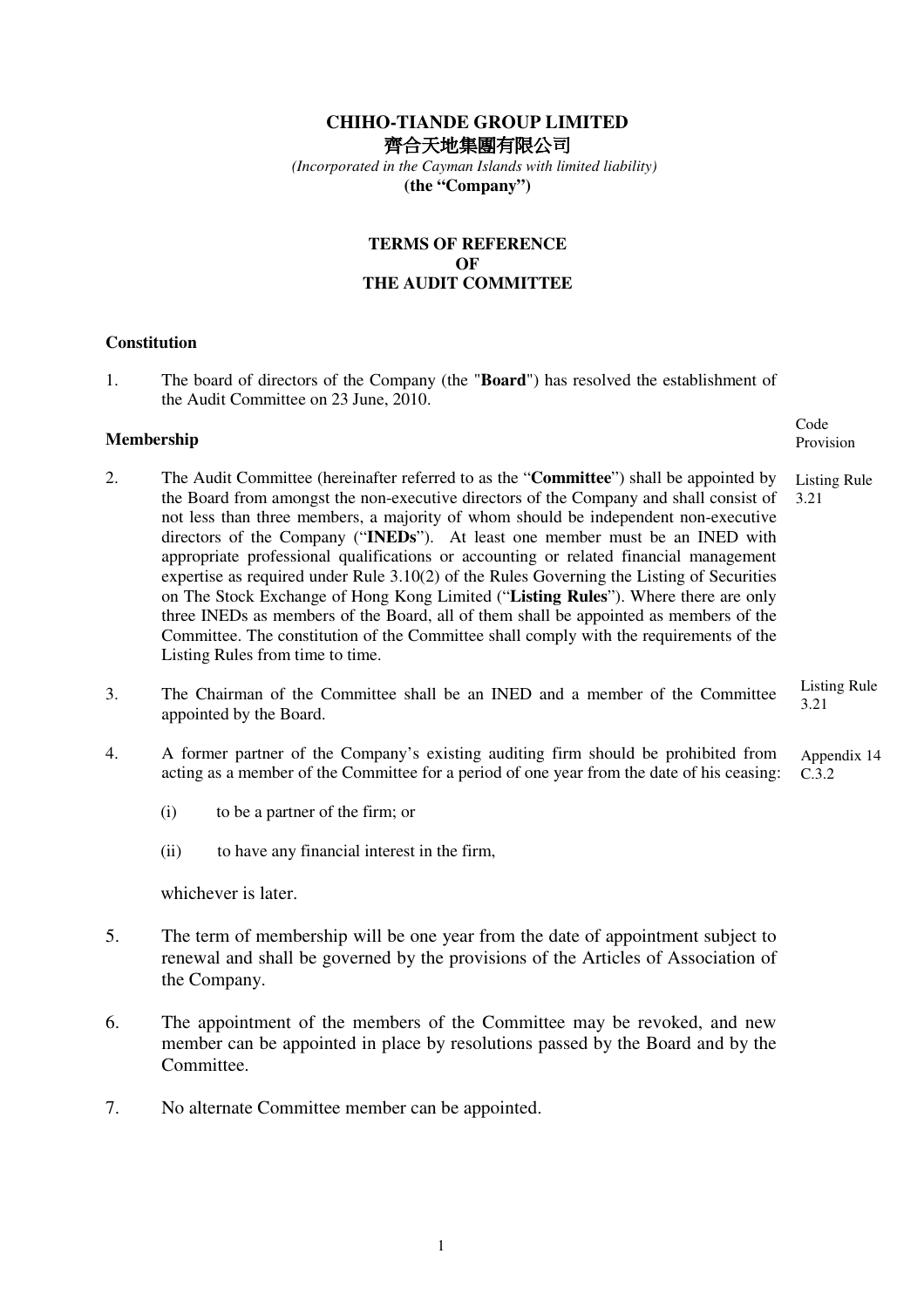#### **Attendance at Meetings**

- 8. The quorum for a meeting of the Committee shall be two members, both of whom must be INEDs. In the event of an equality of votes, the Chairman of the Committee shall be entitled to a second or casting vote.
- 9. Subject to paragraph (12) below, the Chairman of the Board, the Chief Financial Officer and the Deputy Financial Officer (or any officer(s) or the Head of Internal Audit assuming the relevant functions but having a different designation) may attend meetings of the Committee. A representative of the external auditors shall be invited to attend the Committee meetings where appropriate. Other staff who have specific responsibility for an area under review may also be invited to attend.
- 10. The Company Secretary or his nominee shall be the Secretary of the Committee who should attend all meetings of the Committee.
- 11. Members of the Committee may participate in a meeting of the Committee by means of conference telephone or similar communications equipment by means of which all persons participating in the meeting can hear each other and participation in a meeting pursuant to this provision shall constitute presence in person at such meeting.
- 12. The Committee shall, at least annually, hold separate private meeting(s) with the internal auditors and/or the external auditors with no executive directors or senior management present and at such other times as they think fit and appropriate.

### **Notice of Meetings**

- 13. Meetings of the Committee shall be summoned by the secretary of the Committee who will be the company secretary of the Company.
- 14. Unless otherwise agreed, notice of each meeting confirming the venue, time and date together with an agenda of items to be discussed, shall be forwarded to each member of the Committee, any other person required to attend and all other non-executive directors of the Company, no later than 3 working days before the date of the meeting. Supporting papers shall be sent to the Committee members and to other attendees as appropriate, at the same time.

### **Frequency of Meetings**

- 15. Meetings shall be held not less than twice a year. Additional meetings should be held as and when the Committee considers necessary.
- 16. The Chairman of the Committee may convene additional meetings at his discretion.
- 17. The external auditors may also request a meeting if they consider that one is necessary.
- 18. Proceedings of meetings of the Committee shall be governed by the provisions of the Articles of Association of the Company.

### **Annual General Meetings**

19. The Chairman of the Committee (or if he is not able to attend, his delegate who shall be a member of the Committee) shall attend the Annual General Meeting, in which he shall be prepared to respond to any shareholder's questions on the Committee's activities.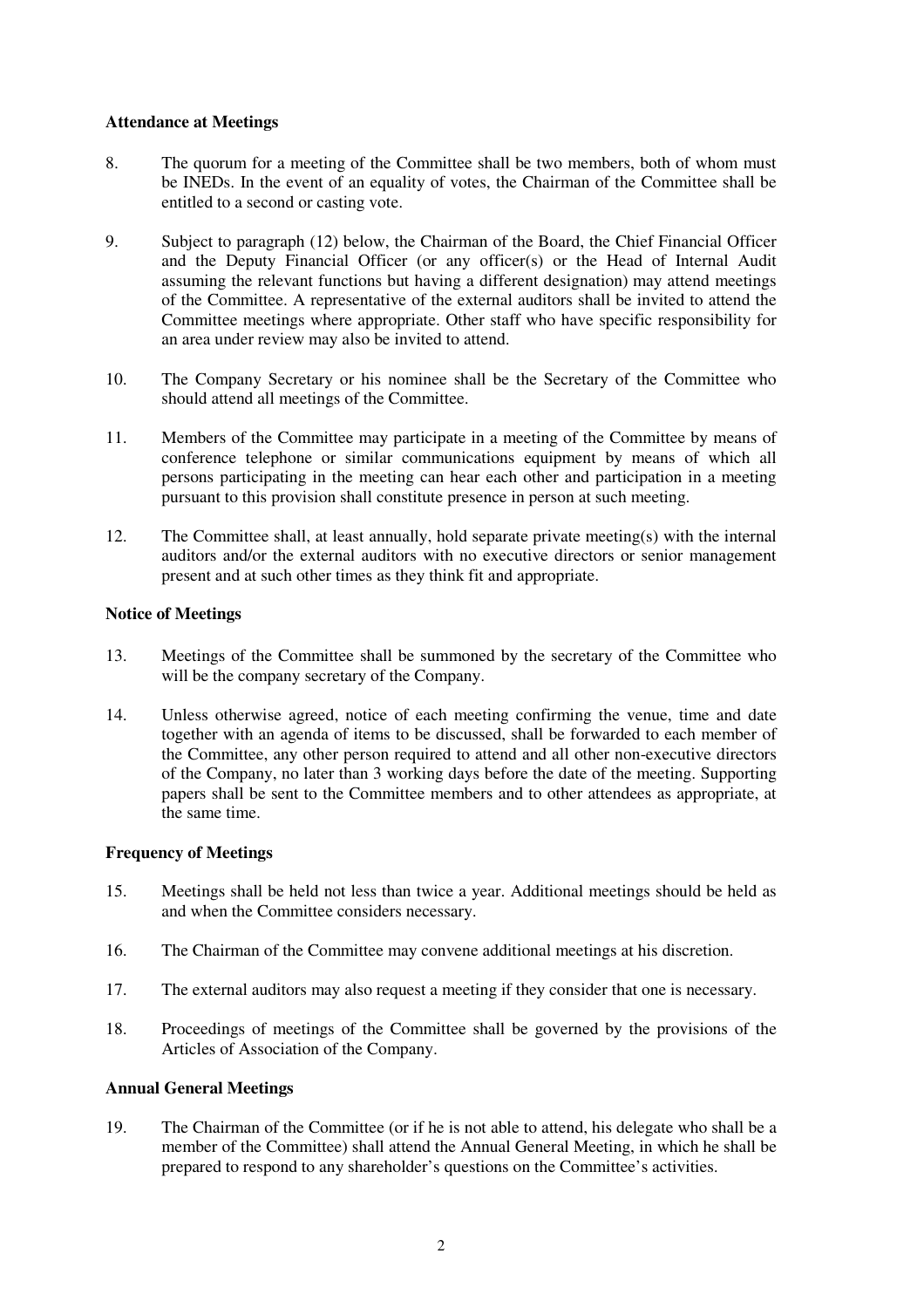#### **Committee's Resolutions**

20. A resolution in writing signed by all the members of the Committee shall be as valid and effectual as if it had been passed at a meeting of the Committee and may consist of several documents in same form each signed by one or more of the members of Committee. Such resolution may be signed and circulated by fax or other electronic communications. This provision is without prejudice to any requirement under the Listing Rules for a Board or Committee meeting to be held.

#### **Authorities**

- 21. The Committee is authorised by the Board to investigate any activity within its terms of reference. It is authorised to seek any information it requires from any employee or executive director and such persons are directed to co-operate with any request made by the Committee.
- 22. The Committee is authorised by the Board, and at the reasonable expense of the Company, to obtain outside legal or other independent professional advice and to secure the attendance of outsiders with relevant experience and expertise if it considers this necessary.
- 23. The Deputy Financial Officer shall report to the Committee in such form as is specified by the Committee.
- 24. The Committee shall report to the Board any suspected frauds or irregularities, failures of internal control or suspected infringements of laws, rules and regulations which come to its attention and are of sufficient importance to warrant the attention of the Board.
- 25. Where the Board disagrees with the Committee's view on the selection, appointment, resignation or dismissal of the external auditors, the Committee will arrange for the Corporate Governance Report in the Annual Report of the Company to include an explanation of the Committee's view and the reasons why the Board has taken a different view. Appendix 14 C.3.5
- 26. The Committee is to be provided with sufficient resources to perform its duties.

### **General Responsibilities**

- 27. The Committee is to serve as a focal point for communication between other directors of the Company, the external auditors and the internal auditors as regards their duties relating to financial and other reporting, internal controls, external and internal audits and such other matters as the Board determines from time to time.
- 28. The Committee is to assist the Board in fulfilling its responsibilities by providing an independent review and supervision of financial reporting, by satisfying themselves as to the effectiveness of the internal controls and risk management system of the Company and its subsidiaries (the "Group"), and as to the adequacy of the external and internal audits.
- 29. The Committee shall fulfill other responsibilities as required by the Listing Rules from time to time.

Appendix 14 C.3.6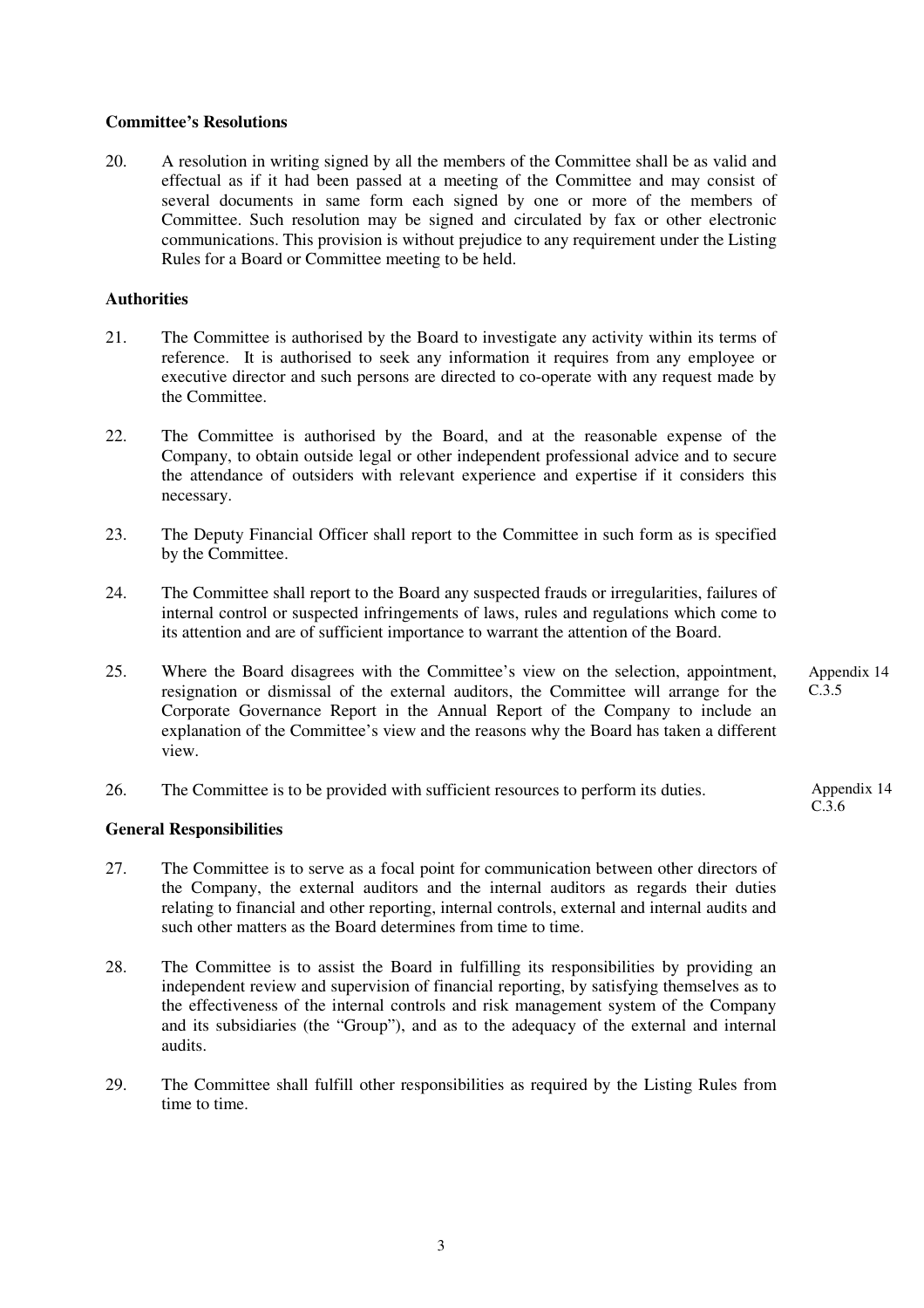## **Duties**

30. The duties of the Committee shall include:

## *Relationship with the Company's external auditors*

| (a) |                                                                                                                                                                | to be primarily responsible for making recommendation to the Board on the<br>appointment, reappointment and removal of the external auditors, and to approve<br>the remuneration and terms of engagement of the external auditors, and to handle<br>any issues in relation to the resignation or dismissal of the external auditors;                                                                                                                                                                                                                                      | Appendix 14<br>C.3.3(a)              |  |
|-----|----------------------------------------------------------------------------------------------------------------------------------------------------------------|---------------------------------------------------------------------------------------------------------------------------------------------------------------------------------------------------------------------------------------------------------------------------------------------------------------------------------------------------------------------------------------------------------------------------------------------------------------------------------------------------------------------------------------------------------------------------|--------------------------------------|--|
| (b) |                                                                                                                                                                | to consider the plan for each year's audit submitted by the external auditors and<br>discuss the same at a meeting if necessary;                                                                                                                                                                                                                                                                                                                                                                                                                                          |                                      |  |
| (c) | to review and monitor the external auditors' independence and objectivity in<br>accordance with applicable standards. In this connection, the Committee shall: |                                                                                                                                                                                                                                                                                                                                                                                                                                                                                                                                                                           |                                      |  |
|     | (i)                                                                                                                                                            | consider all relationships between the Company and the external auditors<br>(including non-audit services);                                                                                                                                                                                                                                                                                                                                                                                                                                                               | Appendix 14<br>C.3.3<br>Note $1(i)$  |  |
|     | (ii)                                                                                                                                                           | obtain from the external auditors annually information about policies and<br>process for maintaining independence and monitoring compliance with<br>relevant requirements, including those for rotation of audit partners and<br>staff;                                                                                                                                                                                                                                                                                                                                   | Appendix 14<br>C.3.3<br>Note $1(ii)$ |  |
|     | (iii)                                                                                                                                                          | conduct annual review of all non-audit services performed by the external<br>auditors and the related fee levels, and to ensure that such services do not<br>impair the independence or objectivity of the external auditors; and                                                                                                                                                                                                                                                                                                                                         | Appendix 14<br>C.3.3<br>Note 3       |  |
|     | (iv)                                                                                                                                                           | review the policies on hiring of any staff or partners of the external<br>auditors and consider whether as a result of such any subsequent hiring,<br>there has been any impairment of the external auditors' judgment or<br>independence in respect of the audit.                                                                                                                                                                                                                                                                                                        | Appendix 14<br>C.3.3<br>Note 2       |  |
| (d) |                                                                                                                                                                | to discuss with the auditors the nature and scope of the audit and reporting<br>obligations before the audit commences and to ensure coordination where more<br>than one audit firm is involved;                                                                                                                                                                                                                                                                                                                                                                          | Appendix 14<br>C.3.3(b)              |  |
| (e) |                                                                                                                                                                | to develop and implement policy on engaging an external auditors to supply non-<br>audit services. For this purpose, external auditors include any entity that is under<br>common control, ownership or management with the audit firm or any entity that<br>a reasonable and informed third party knowing all relevant information would<br>reasonably conclude to be part of the audit firm nationally or internationally. The<br>Committee should report to the Board, identifying and making recommendations<br>on any matters where action or improvement is needed; | Appendix 14<br>C.3.3(c)              |  |
|     |                                                                                                                                                                | <b>Review of financial information of the Company</b>                                                                                                                                                                                                                                                                                                                                                                                                                                                                                                                     |                                      |  |
| (f) |                                                                                                                                                                | to monitor integrity of the Company's financial statements, annual report and<br>accounts and interim report, and to review significant financial reporting                                                                                                                                                                                                                                                                                                                                                                                                               | Appendix 14<br>C.3.3(d)              |  |

(i) any changes to accounting policies and practices;

Board, the Committee should focus particularly on:

(ii) major judgmental areas;

accounts and interim report, and to review significant financial reporting judgments contained in them. In reviewing these reports before submission to the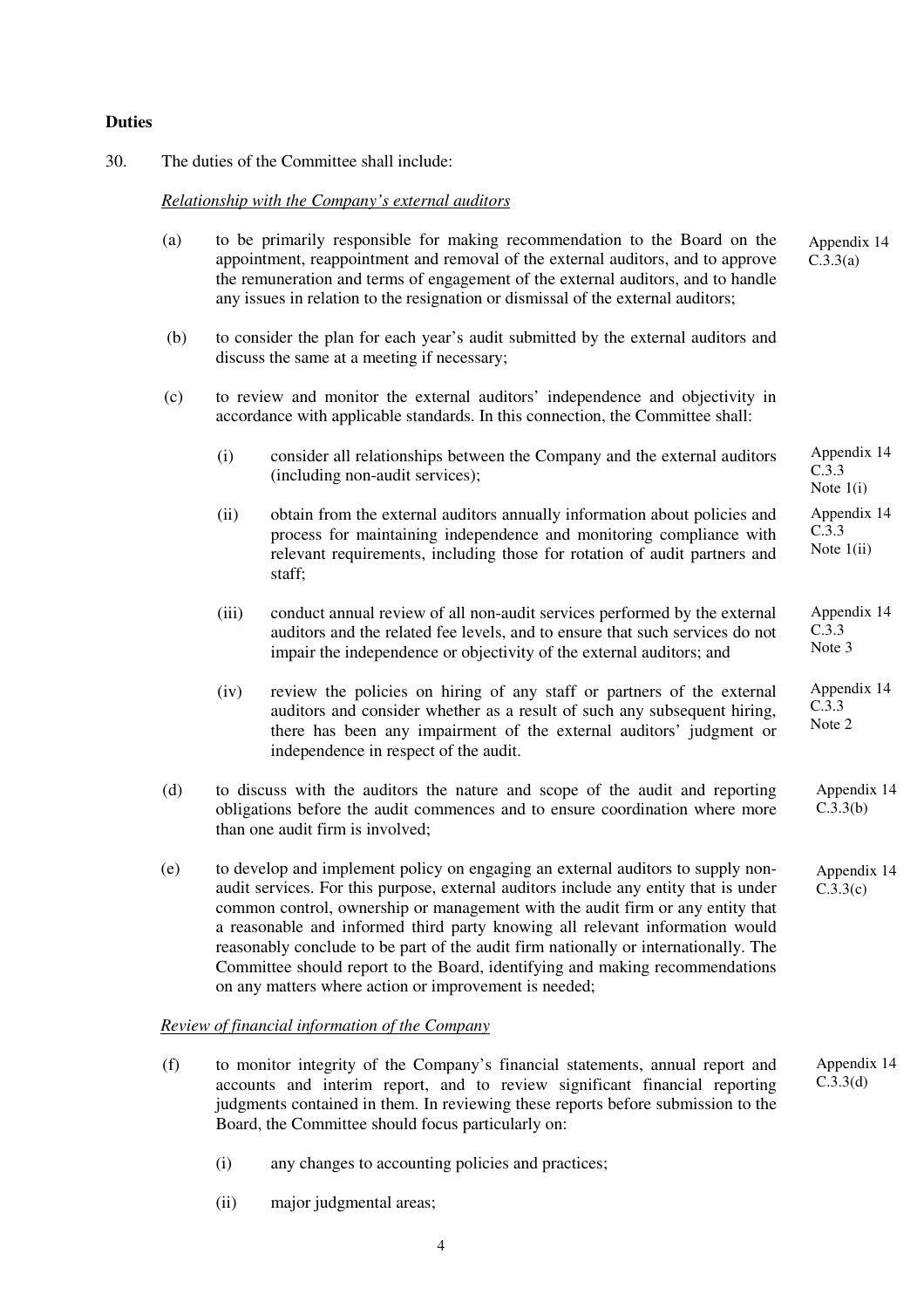- (iii) significant adjustments resulting from audit;
- (iv) the going concern assumptions and any qualifications;
- (v) compliance with accounting standards; and
- (vi) compliance with the Listing Rules and legal requirements in relation to financial reporting.

Appendix 14 C.3.3(e)

Appendix 14  $C.\overline{3}.3(i)$ 

- (g) with regard to (f) above:
	- (i) members of the Committee should liaise with the Board and senior management, and the Committee must meet, at least twice a year, with the Company's external auditors; and
	- (ii) the Committee should consider any significant or unusual items that are, or may need to be, reflected in the reports and accounts, it should give due consideration to any matters that have been raised by the Company's head of finance and accounting, compliance officer or auditors;

#### *Oversight of the Company's financial reporting system, risk management and internal control systems*

- (h) to review the Company's financial controls, and unless expressly addressed by a separate board risk committee, or by the board itself, to review the issuer's risk management and internal control systems; Appendix 14 C.3.3(f)
- (i) to discuss the risk management and internal control systems with the management to ensure that management has performed its duty to have effectivesystems. Such discussion shall include the adequacy of resources, staff qualifications and experience, training programmes and budget of the Company's accounting and financial reporting function; Appendix 14  $C.3.3(g)$
- (j) to consider major investigations findings on risk management and internal control matters as delegated by the Board or on its own initiative and management's response to these findings; Appendix 14  $C.\overline{3}.3(h)$
- (k) where an internal audit function exists, to ensure co-ordination between the internal and external auditors, and to ensure that the internal audit function is adequately resourced and has appropriate standing within the Company, and to review and monitor its effectiveness; Appendix 14 C.3.3(i)
- (l) to review the group's financial and accounting policies and practices;
- (m) to discuss any problems and reservations arising from the interim and final audits, and any matters the external auditors may wish to discuss (in the absence of management where necessary) and to assist in the resolution of any disagreements or difference between the external auditors and management;
- (n) to review the external auditors' management letter, any material queries raised by the external auditors to management about the accounting records, financial accounts or systems of control and management's response; Appendix 14  $C.3.3(k)$
- (o) to ensure that the Board will provide a timely response to the issues raised in the external auditors' management letter; Appendix 14 C.3.3(l)